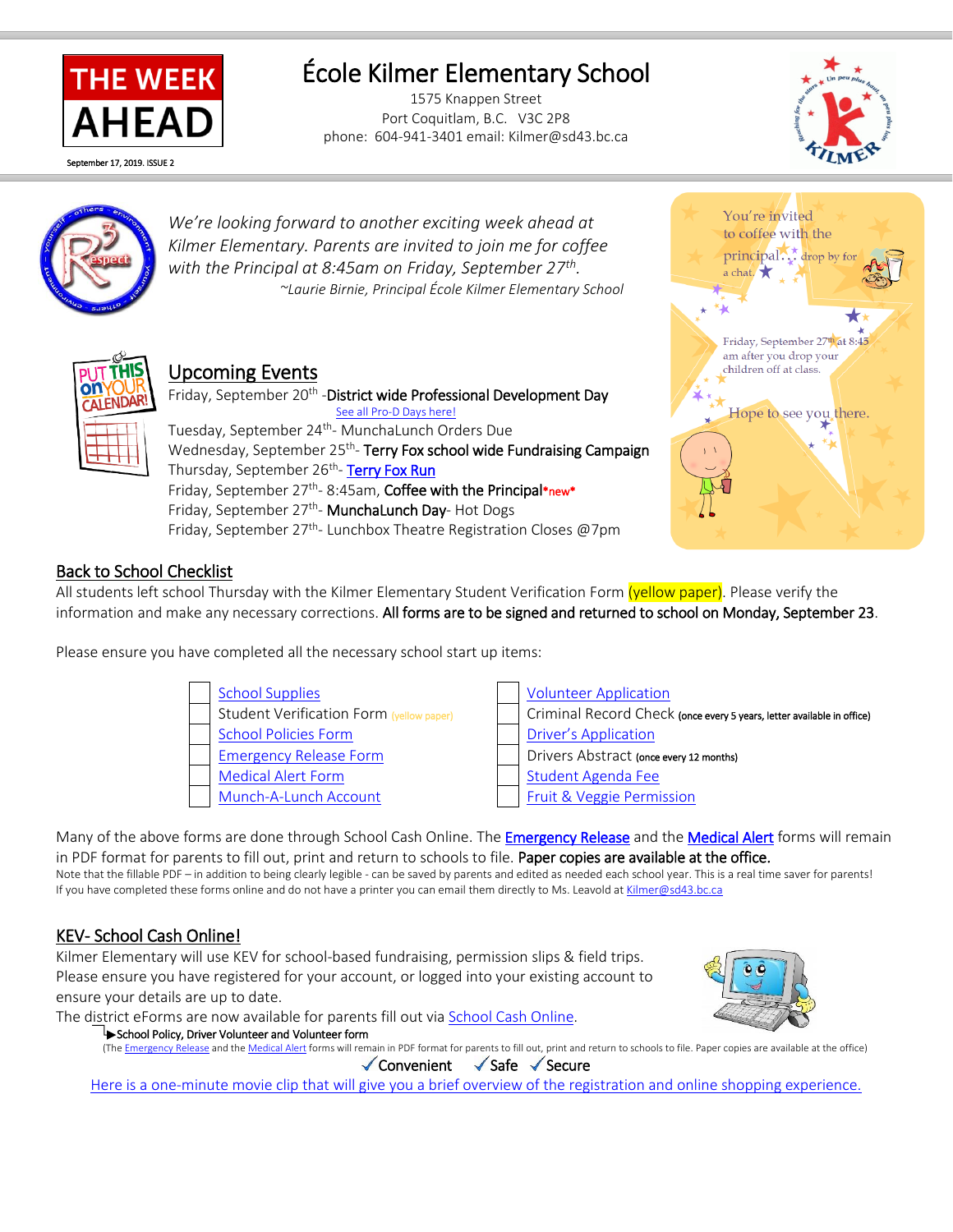### Terry Fox school wide Fundraising Campaign

As a follow up to th[e Terry Fox Run Newsletter](http://www.sd43.bc.ca/school/kilmer/Documents/2019%20terry%20fox%20run%20notice%20for%20parents.pdf) sent home last week, students can only receive a maximum of four pieces of tape based on the amount of funds they raise. The following guide will be used to distributing tape:

#### **Toonie Tape a Teacher:**

- **\$8 or less** 1 regular strip of duct tape per toonie
- **\$10 - \$18** 3 regular strips + 1 blue strip of duct tape
- **\$20 - \$48** 2 regular strips + 1 blue + 1 red with your name written on it
- **\$50+** 2 blue strips + 2 red strips with your name on it

#### LUNCHBOX THEATRE

Lunchbox Theatre is back! [Click here for more information](https://www.sd43.bc.ca/school/kilmer/Documents/LunchBoxTheatre.pdf?csf=1) To Register and Pay fees please visit[: www.theatrixyoutheatre.com](http://www.theatrixyoutheatre.com/)



#### SUPERVISON OF STUDENTS

Supervision of students begins at 8:30 am. Students who arrive before 8:30 are encouraged to wait at the front of the school until a supervisor is outside. After school, students are released to their parents or caregivers. We ask that parents remind their children that if they have not been picked up, they should come back into the school to the office and not walk home by themselves - unless parents or guardians have arranged that ahead of time. Please make sure that children are aware of any special arrangements for drop off or pick up ahead of time.

### PHOTO RETAKES- Tuesday, October 29<sup>th</sup>

The photographer will be back on Tuesday, October  $29<sup>th</sup>$  for those students who missed the opportunity to be photographed on September 17<sup>th</sup>.



#### Fruit & Veggie Program



Our School participates in the [BC School Fruit & Vegetable](https://www.bcaitc.ca/bc-school-fruit-vegetable-nutritional-program) + Milk Program. Today the PAC delivered Blueberries to each classroom the students were very excited! Milk will be delivered to students on Monday! Please ensure you have completed your child's Fruit & Veggie Permission form. [\(School Cash Online\)](https://www.schoolcashonline.com/)

## PAC NEWS

Parent Advisory Councils are an important part of the school community. It is an organization comprised of all parents who have children at Kilmer. All parents are automatically members of our Kilmer Parent Advisory Council. Thank you to all the parents who attended Monday's PAC meeting and those who have come forward to join the Executive for the upcoming school year. We are very grateful for Amber Davies who has come forward as PAC President along with Lynn Bradshaw and Krista Ramirez who will be the Co-Treasurers.

Next Meeting- Monday, October 7<sup>th</sup> at 7pm in the library. <u>Previous PAC Meeting Minutes</u>

## DISTRICT NEWS

#### Welcome Back Letters

Minister of Education Rob Fleming wishes all students and their families all the best for the year ahead[. Read more here.](https://www.sd43.bc.ca/Pages/newsitem.aspx?ItemID=484&ListID=ed550773-e9ff-4e20-9964-4e1b213f518c&TemplateID=Announcement_Item#/=) SD43 Superintendent of Schools Patricia Gartland welcomes all students back to school. [Read more here.](https://www.sd43.bc.ca/Pages/newsitem.aspx?ItemID=485&ListID=ed550773-e9ff-4e20-9964-4e1b213f518c&TemplateID=Announcement_Item#/=)

#### Vaccination Status Reporting Regulation

Government has approved the Vaccination Status Reporting Regulation requiring parents or guardians to report the vaccination status of their school-age children. This regulation comes into force on July 1 and public health units will begin implementation of the regulation in September of 2019[. Read more here](https://immunizebc.ca/vaccination-status-reporting-regulation)